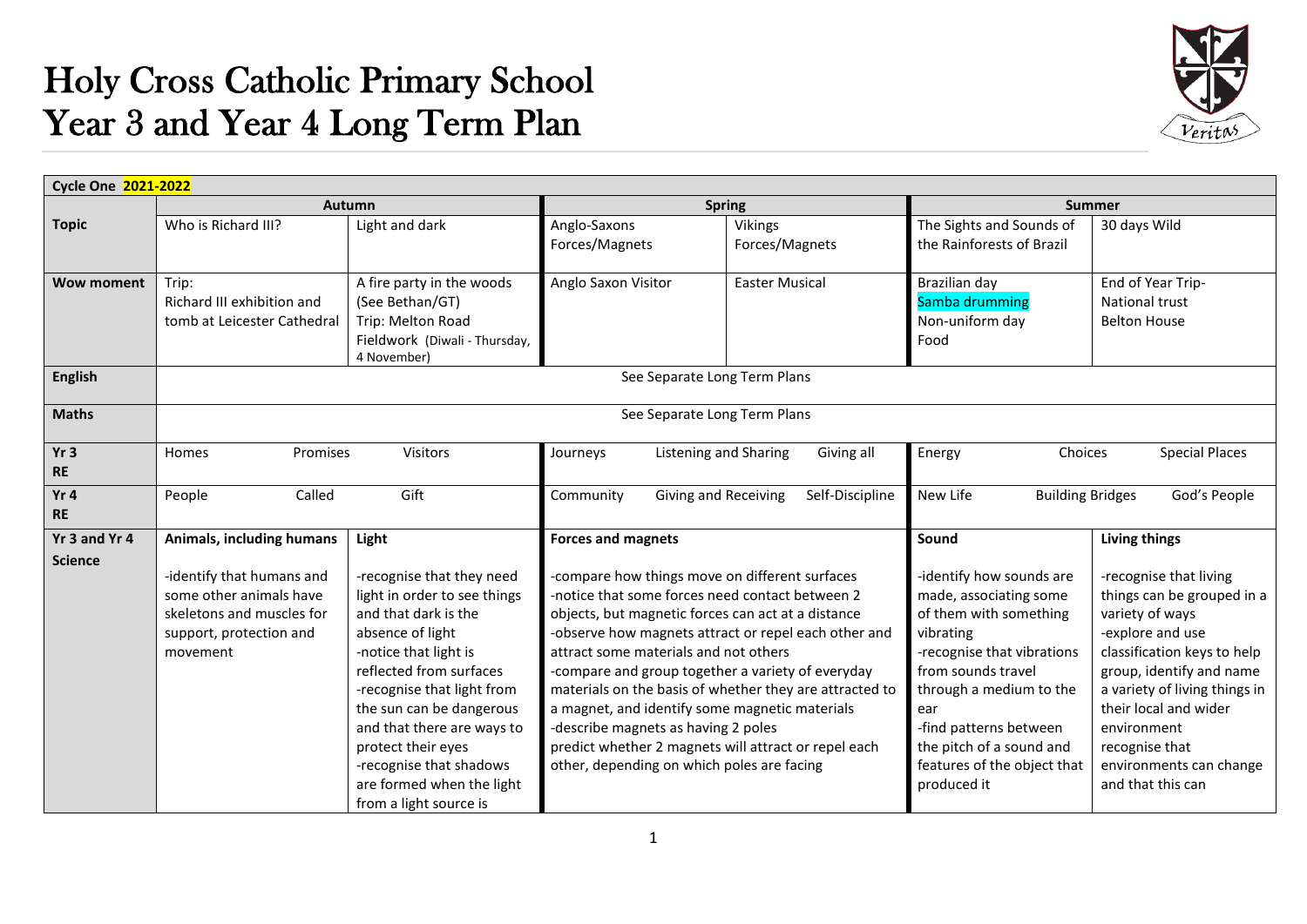| Yr 3 and Yr 4                   | Place knowledge:<br>Understand geographical                                                                                                                                                                                                                                                                                                                      | blocked by an opaque<br>object<br>-find patterns in the way<br>that the size of shadows<br>change<br>Geographical skills and<br>fieldwork:                                                                                                                      |                                                                                                                                                                                                                                        |                                                                                                                                                 | -find patterns between<br>the volume of a sound<br>and the strength of the<br>vibrations that produced<br>it<br>-recognise that sounds<br>get fainter as the distance<br>from the sound source<br>increases<br>Locational Knowledge: Locate the world's countries<br>using, maps to focus on Europe and North/South                                                                                                                                                                                                                         | sometimes pose dangers<br>to living things            |
|---------------------------------|------------------------------------------------------------------------------------------------------------------------------------------------------------------------------------------------------------------------------------------------------------------------------------------------------------------------------------------------------------------|-----------------------------------------------------------------------------------------------------------------------------------------------------------------------------------------------------------------------------------------------------------------|----------------------------------------------------------------------------------------------------------------------------------------------------------------------------------------------------------------------------------------|-------------------------------------------------------------------------------------------------------------------------------------------------|---------------------------------------------------------------------------------------------------------------------------------------------------------------------------------------------------------------------------------------------------------------------------------------------------------------------------------------------------------------------------------------------------------------------------------------------------------------------------------------------------------------------------------------------|-------------------------------------------------------|
| Geography                       | similarities and differences<br>through the study of<br>human and physical<br>geography of a region of<br>the UK<br>(Region - East Midlands<br>and Yorkshire)<br><b>Geographical skills and</b><br>fieldwork:<br>-use maps, atlases, globes<br>and digital/computer<br>mapping to locate<br>countries and describe<br>features studied<br>Human Geography: city, | -Use fieldwork to observe,<br>measure, record and<br>present the human and<br>physical features in the<br>local area using a range of<br>methods including<br>sketchmaps, plans and<br>graphs, and digital<br>technologies<br>(Melton Road - link to<br>Diwali) | <b>Geographical skills and fieldwork:</b><br>-use maps, atlases, globes and digital/computer<br>mapping to locate countries and describe features<br>studied<br>Human and Physical geography:<br>Human geography including trade links |                                                                                                                                                 | America, concentrating on their environmental<br>regions, key physical and human characteristics,<br>countries and major cities.<br>Focus: Brazil and UK<br>-Locational Knowledge:<br>-name and locate geographical regions and their<br>identifying human and physical characteristics, key<br>topographical features (mountains - Andes)<br>- identify the position of the Equator<br>and differences through the study of human and<br>physical geography of a region within North or South<br>America.<br>Human and Physical geography: | Place knowledge: Understand geographical similarities |
| Yr 3 and Yr 4<br><b>History</b> | landuse, economic activity<br>A local history study.<br>A study of an aspect of<br>history or a site dating<br>from a period beyond 1066<br>that is significant in the<br>locality<br>(Richard III: his story and<br>his bones in Leicester)                                                                                                                     | n/a                                                                                                                                                                                                                                                             | Britain's Settlement by<br>Anglo Saxons and Scots:<br>Invasions, place-names,<br>settlements                                                                                                                                           | The Viking and Anglo-<br>Saxon struggle for the<br>Kingdom of England to<br>the time of Edward the<br>Confessor.<br>(Viking raids and invasion) | -Physical geography including rivers<br>n/a                                                                                                                                                                                                                                                                                                                                                                                                                                                                                                 |                                                       |
| Yr 3 and Yr 4<br>Art / DT       | <b>DT</b><br><b>Mechanisms</b>                                                                                                                                                                                                                                                                                                                                   | Art<br>Drawing - Pencil                                                                                                                                                                                                                                         | <b>DT</b><br><b>Textiles</b><br><b>Weaving</b>                                                                                                                                                                                         | <b>DT</b><br><b>Cooking and Nutrition</b><br>Easter/Vikings                                                                                     | Art Sculpture - Wire                                                                                                                                                                                                                                                                                                                                                                                                                                                                                                                        | Art<br><b>Painting - Powder Paint</b>                 |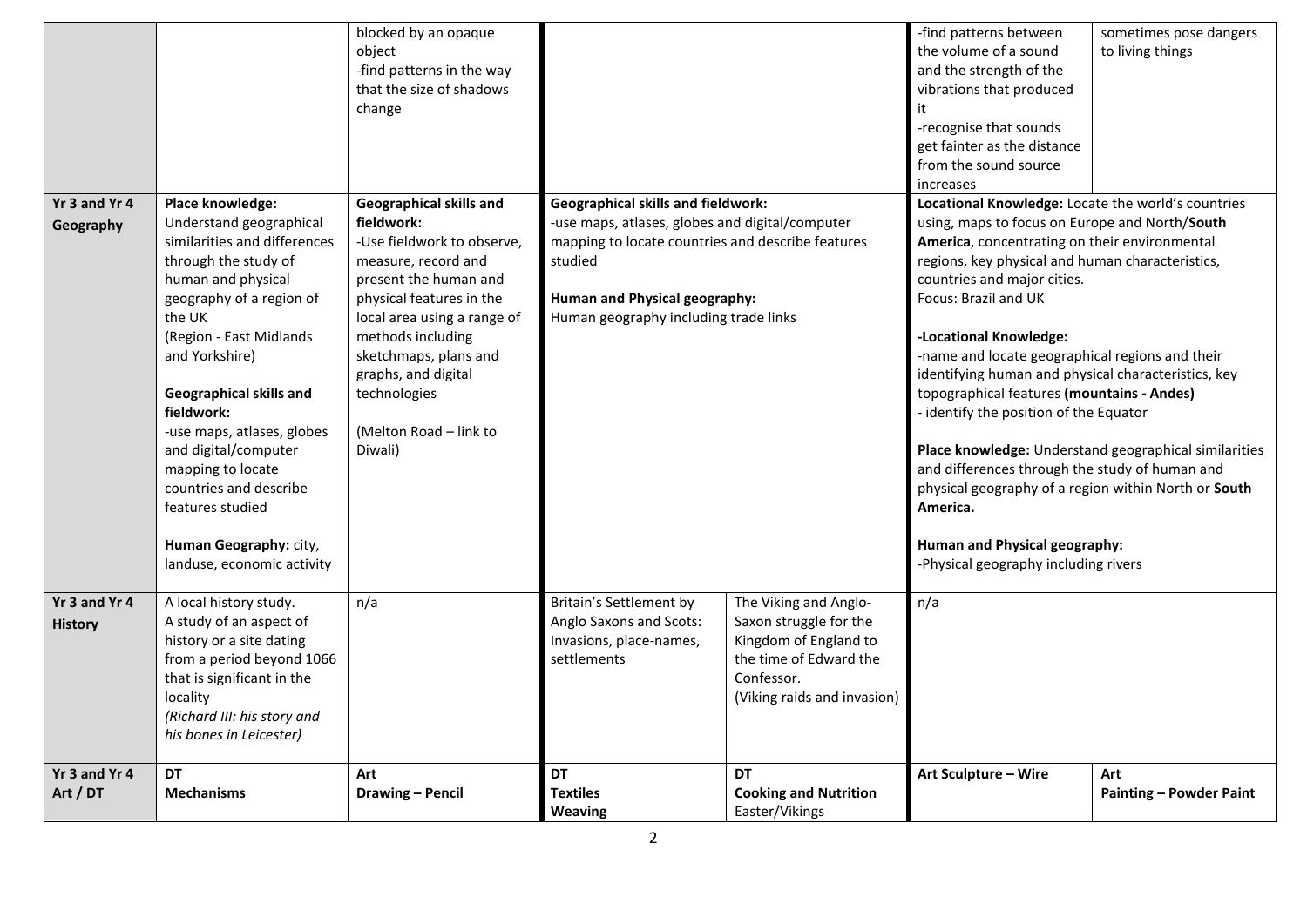|                  | Focus: Levers and linkages | Develop a range of tone using    | Children will sew using a   | Children will start to know                                | Children will shape and     | Spirit of the Rainforest.-                                        |
|------------------|----------------------------|----------------------------------|-----------------------------|------------------------------------------------------------|-----------------------------|-------------------------------------------------------------------|
| Artists /        | Make a moving book         | a pencil and use a variety of    | range of different stitches | when, where and how food is                                | form from direct            | Eden Project. John Dyer/                                          |
| <b>Designers</b> |                            | drawing techniques such as:      | and may begin to weave and  | grown (such as herbs,                                      | observation;                | Nixiwakayawna                                                     |
|                  | Designer: Link to history: | hatching, scribbling, stippling, | knit.                       | tomatoes and strawberries) in                              |                             |                                                                   |
|                  | Archimedes (Egyptians),    | and blending                     |                             | the UK, Europe and the wider                               | use equipment and media     | Children will mix colour, shades                                  |
|                  | Stone Age etc              | Christmas cards                  | Children will begin to      | world;                                                     | with increasing confidence; | and tones with increasing                                         |
|                  |                            | Rob Biddulph-Illustrator         | understand that materials   | understand how to prepare                                  |                             | confidence;                                                       |
|                  |                            |                                  | have both functional        | and cook savoury dishes                                    | replicate patterns and      | begin to understand the colour                                    |
|                  |                            |                                  | properties and aesthetic    | safely and hygienically;                                   | textures in a 3-D form;     | wheel and colour spectrums;                                       |
|                  |                            |                                  | qualities.                  |                                                            |                             |                                                                   |
|                  |                            |                                  |                             | use a heat source, with                                    |                             | begin to explore complimentary<br>colour;                         |
|                  |                            |                                  |                             | support, to cook ingredients                               |                             |                                                                   |
|                  |                            |                                  |                             | showing awareness of the                                   |                             | use suitable tools and brushes to                                 |
|                  |                            |                                  |                             | need to control the                                        |                             | achieve a desired purpose such                                    |
|                  |                            |                                  |                             | temperature of the hob                                     |                             | as thick/thin lines, dots and<br>demonstrate increasing control   |
|                  |                            |                                  |                             | and/or oven;                                               |                             | the types of marks made;                                          |
|                  |                            |                                  |                             | use a range of techniques                                  |                             |                                                                   |
|                  |                            |                                  |                             | such as mashing, whisking,                                 |                             | experiment with different                                         |
|                  |                            |                                  |                             | crushing, grating, cutting,                                |                             | effects and textures, including<br>washes, blocking in colour and |
|                  |                            |                                  |                             | kneading and baking;                                       |                             | thickened paint;                                                  |
|                  |                            |                                  |                             |                                                            |                             | start to develop a painting from                                  |
|                  |                            |                                  |                             | begin to explain that a                                    |                             | a drawing.                                                        |
|                  |                            |                                  |                             | healthy diet is made up of a                               |                             |                                                                   |
|                  |                            |                                  |                             | variety and balance of                                     |                             |                                                                   |
|                  |                            |                                  |                             | different food and drink, as<br>represented in the Eatwell |                             |                                                                   |
|                  |                            |                                  |                             | Guide and be able to apply                                 |                             |                                                                   |
|                  |                            |                                  |                             | these principles when                                      |                             |                                                                   |
|                  |                            |                                  |                             | planning and cooking dishes;                               |                             |                                                                   |
|                  |                            |                                  |                             |                                                            |                             |                                                                   |
|                  |                            |                                  |                             | understand that to be active                               |                             |                                                                   |
|                  |                            |                                  |                             | and healthy, nutritious food                               |                             |                                                                   |
|                  |                            |                                  |                             | and drink are needed to<br>provide energy for the body;    |                             |                                                                   |
|                  |                            |                                  |                             |                                                            |                             |                                                                   |
|                  |                            |                                  |                             | prepare ingredients using                                  |                             |                                                                   |
|                  |                            |                                  |                             | appropriate cooking utensils;                              |                             |                                                                   |
|                  |                            |                                  |                             |                                                            |                             |                                                                   |
|                  |                            |                                  |                             | measure and weigh                                          |                             |                                                                   |
|                  |                            |                                  |                             | ingredients to the nearest<br>gram and millilitre;         |                             |                                                                   |
|                  |                            |                                  |                             |                                                            |                             |                                                                   |
|                  |                            |                                  |                             | start to independently follow                              |                             |                                                                   |
|                  |                            |                                  |                             | a recipe;                                                  |                             |                                                                   |
|                  |                            |                                  |                             |                                                            |                             |                                                                   |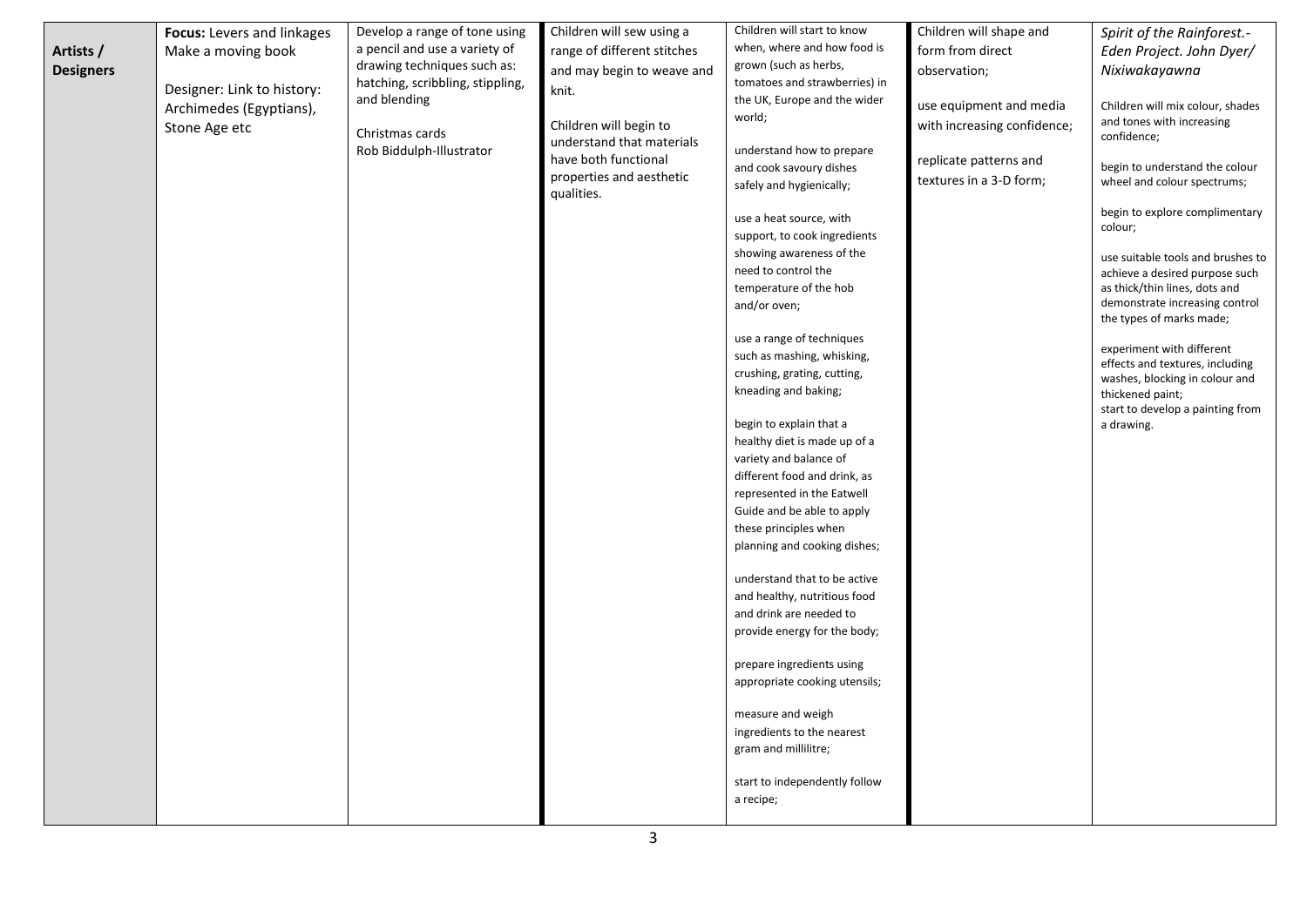|                                                          |                                                                                                         |         |                                                                                                                    |                                     |                                                                                                                                       | begin to understand seasonality.                                                                              |                 |              |                |
|----------------------------------------------------------|---------------------------------------------------------------------------------------------------------|---------|--------------------------------------------------------------------------------------------------------------------|-------------------------------------|---------------------------------------------------------------------------------------------------------------------------------------|---------------------------------------------------------------------------------------------------------------|-----------------|--------------|----------------|
| Yr <sub>3</sub><br>PE                                    | Athletics<br>Gymnastics                                                                                 |         |                                                                                                                    | Games-Badminton                     | Games-Basketball                                                                                                                      | Games-Cricket                                                                                                 |                 | Athletics    |                |
|                                                          | <b>OAA</b>                                                                                              | Fitness | Dance-Val Sabin                                                                                                    |                                     | Dance-Val Sabin                                                                                                                       | Gymnastics                                                                                                    | Games-Tag Rugby |              | Games-Rounders |
|                                                          |                                                                                                         |         | Unit $1/2$                                                                                                         |                                     | Unit $3/4$                                                                                                                            |                                                                                                               |                 |              |                |
| Yr4<br><b>PE</b>                                         | Dance - Val Sabin<br>Year 4                                                                             |         | Gymnastics                                                                                                         | Games-Badminton                     |                                                                                                                                       | Games-Basketball                                                                                              | Games-Cricket   |              | Athletics      |
|                                                          | Swimming                                                                                                |         |                                                                                                                    |                                     | Swimming                                                                                                                              | Swimming                                                                                                      |                 |              |                |
| Yr3                                                      | French 9 weeks                                                                                          |         |                                                                                                                    | <b>Computing</b> 9 weeks            |                                                                                                                                       | <b>Music</b> 9 weeks                                                                                          |                 | RSE 10 weeks |                |
| <b>Computing</b><br><b>Music</b><br>French<br><b>RSE</b> | Unit: Colours and Numbers<br>Core Vocabulary: Numbers to 10<br>Unit: Animals                            |         | Unit 3.2 Online Safety (3 weeks)<br>Unit 3.1 Coding (4 weeks) Crash course<br>Unit 3.7 Simulations (2 weeks)       |                                     | Unit: Three Little Birds by Bob Marely<br>Genre: Reggae (4 weeks)<br>Unit: Bringing us Together by Joanna<br>Mangona and Pete Readman |                                                                                                               |                 |              |                |
|                                                          | Core Vocabulary: Les Salutations +<br>Days of the Week                                                  |         |                                                                                                                    |                                     |                                                                                                                                       | Genre: disco song about friendship,<br>peace, hope and unity.(5 weeks)<br><b>Easter Production</b><br>2 weeks |                 |              |                |
| Yr4                                                      | <b>Computing</b> 9 weeks                                                                                |         | <b>Music 9 weeks</b>                                                                                               |                                     | French 9 weeks                                                                                                                        |                                                                                                               | RSE 10 weeks    |              |                |
| <b>Computing</b><br><b>Music</b><br>French<br><b>RSE</b> | Unit 4.2 Online safety (4 weeks)<br>Unit 4.6 Animation (2 weeks)<br>Unit 4.7 Effective Search (3 weeks) |         | Unit: Stop!<br>Genre: Song/Rap about anti-bullying,<br>Grime, Classical, Bhangra, Tango, Latin<br>Fusion (5 weeks) |                                     | Unit: I can (Je Peux)<br>Core Vocabulary: How I am feeling (I'm<br>learning French Unit)<br>Unit: Les fruits et Les Legumes           |                                                                                                               |                 |              |                |
|                                                          | Unit: Blackbird by The Beatles<br>Genre: Classic pop song about Civil Rights<br>(4 weeks)               |         |                                                                                                                    |                                     | Core Vocabulary: Numbers to 20                                                                                                        |                                                                                                               |                 |              |                |
|                                                          |                                                                                                         |         |                                                                                                                    | <b>Easter Production</b><br>2 weeks |                                                                                                                                       |                                                                                                               |                 |              |                |
| Yr3                                                      |                                                                                                         |         |                                                                                                                    |                                     | Circle Time                                                                                                                           |                                                                                                               |                 |              |                |
| Yr4                                                      | Circle Time                                                                                             |         |                                                                                                                    |                                     |                                                                                                                                       |                                                                                                               |                 |              |                |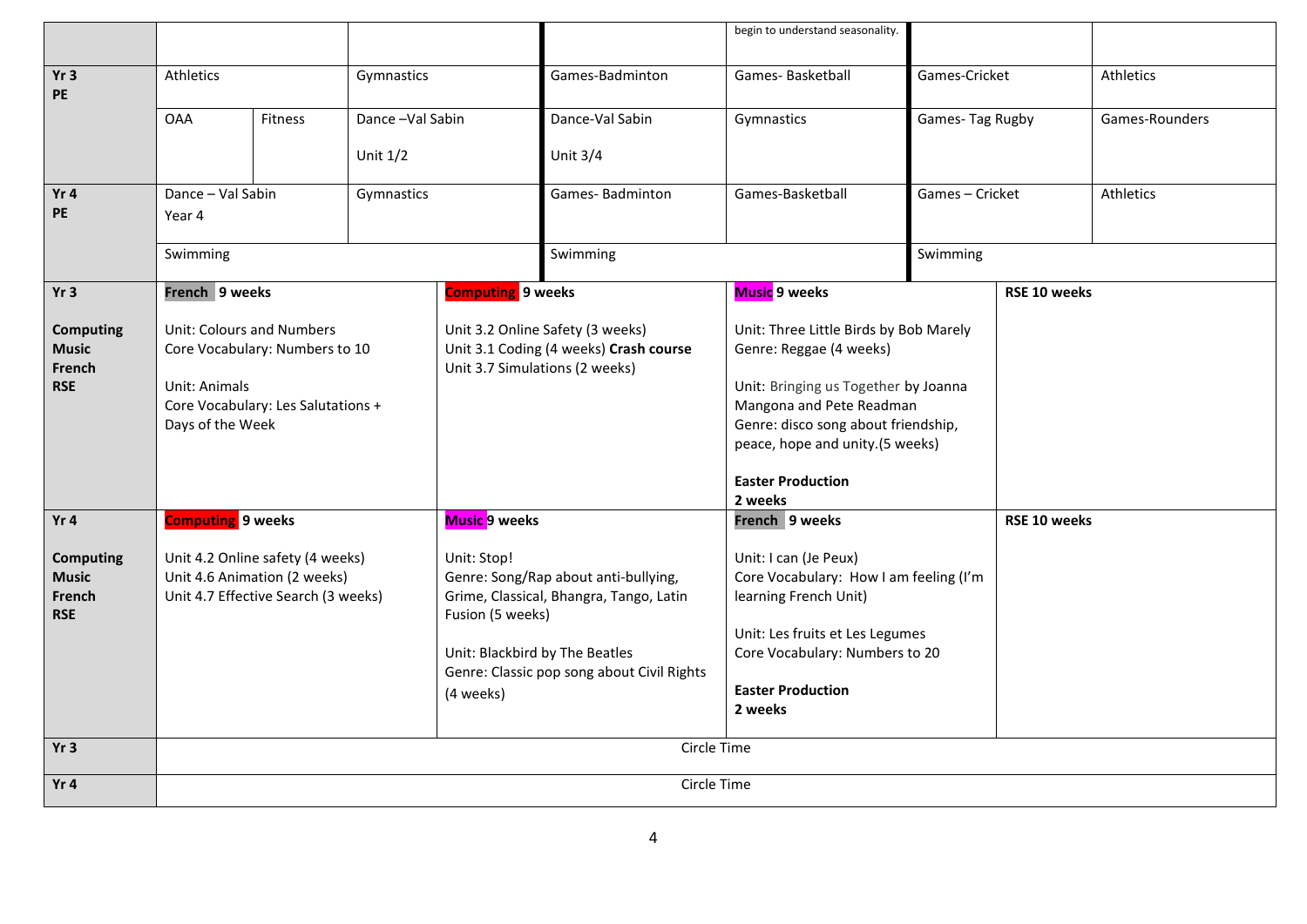## Holy Cross Catholic Primary School Year 3 and Year 4 Long Term Plan



| Cycle Two 2020-2021             |                                                                                                                     |                                                                                                                                                                                                                                                                                                        |                                                                                                                                                                                                                                                                                                                                                           |                                                                                                                                                                                                                                                                                     |                                                                                                                                                                                                                                                                                                                                  |                                                                                                                                                                                                                                                                                                                                                  |
|---------------------------------|---------------------------------------------------------------------------------------------------------------------|--------------------------------------------------------------------------------------------------------------------------------------------------------------------------------------------------------------------------------------------------------------------------------------------------------|-----------------------------------------------------------------------------------------------------------------------------------------------------------------------------------------------------------------------------------------------------------------------------------------------------------------------------------------------------------|-------------------------------------------------------------------------------------------------------------------------------------------------------------------------------------------------------------------------------------------------------------------------------------|----------------------------------------------------------------------------------------------------------------------------------------------------------------------------------------------------------------------------------------------------------------------------------------------------------------------------------|--------------------------------------------------------------------------------------------------------------------------------------------------------------------------------------------------------------------------------------------------------------------------------------------------------------------------------------------------|
|                                 |                                                                                                                     | Autumn                                                                                                                                                                                                                                                                                                 | <b>Spring</b>                                                                                                                                                                                                                                                                                                                                             |                                                                                                                                                                                                                                                                                     | <b>Summer</b>                                                                                                                                                                                                                                                                                                                    |                                                                                                                                                                                                                                                                                                                                                  |
| <b>Topic</b>                    |                                                                                                                     | Romans                                                                                                                                                                                                                                                                                                 |                                                                                                                                                                                                                                                                                                                                                           | <b>Rivers</b>                                                                                                                                                                                                                                                                       | Plants                                                                                                                                                                                                                                                                                                                           | Stone Age<br>(Swap with Rivers<br>topic after 2021)                                                                                                                                                                                                                                                                                              |
| <b>Wow moment</b>               | Visitor                                                                                                             | Roman feast day                                                                                                                                                                                                                                                                                        | Topic afternoon-Torches                                                                                                                                                                                                                                                                                                                                   | Easter production<br>Trip: Knighton Park                                                                                                                                                                                                                                            | <b>Botanical gardens</b>                                                                                                                                                                                                                                                                                                         | End of Year trip                                                                                                                                                                                                                                                                                                                                 |
| <b>English</b>                  |                                                                                                                     |                                                                                                                                                                                                                                                                                                        | See Separate Long Term Plans                                                                                                                                                                                                                                                                                                                              |                                                                                                                                                                                                                                                                                     |                                                                                                                                                                                                                                                                                                                                  |                                                                                                                                                                                                                                                                                                                                                  |
| <b>Maths</b>                    |                                                                                                                     |                                                                                                                                                                                                                                                                                                        | See Separate Long Term Plans                                                                                                                                                                                                                                                                                                                              |                                                                                                                                                                                                                                                                                     |                                                                                                                                                                                                                                                                                                                                  |                                                                                                                                                                                                                                                                                                                                                  |
| Yr3<br><b>RE</b>                | Homes<br>Promises                                                                                                   | Visitors                                                                                                                                                                                                                                                                                               | <b>Listening and Sharing</b><br>Journeys                                                                                                                                                                                                                                                                                                                  | Giving all                                                                                                                                                                                                                                                                          | Energy<br>Choices<br>Places                                                                                                                                                                                                                                                                                                      | Special                                                                                                                                                                                                                                                                                                                                          |
| Yr3<br><b>RE</b>                | Called<br>People                                                                                                    | Gift                                                                                                                                                                                                                                                                                                   | Community<br>Giving and Receiving<br>Discipline                                                                                                                                                                                                                                                                                                           | Self-                                                                                                                                                                                                                                                                               | New Life<br>People                                                                                                                                                                                                                                                                                                               | God's<br><b>Building Bridges</b>                                                                                                                                                                                                                                                                                                                 |
| Yr 3 and Yr 4<br><b>Science</b> | Animals/humans:<br>-Human teeth identify the<br>different types of teeth in<br>humans and their simple<br>functions | Animals/humans:<br>-describe the simple functions<br>of the basic parts of the<br>digestive system in humans<br>-identify that animals, including<br>humans, need the right types<br>and amount of nutrition, and<br>that they cannot make their<br>own food; they get nutrition<br>from what they eat | Electricity<br>-identify common<br>appliances that run on<br>electricity<br>-construct a simple series<br>electrical circuit,<br>identifying and naming its<br>basic parts, including cells,<br>wires, bulbs, switches and<br>buzzers<br>-identify whether or not a<br>lamp will light in a simple<br>series circuit, based on<br>whether or not the lamp | Solids, liquids and gases<br>-compare and group<br>materials together,<br>according to whether<br>they are solids, liquids or<br>gases<br>-observe that some<br>materials change state<br>when they are heated or<br>cooled, and measure or<br>research the<br>temperature at which | <b>Plants</b><br>-identify and describe<br>the functions of<br>different parts of<br>flowering plants: roots,<br>stem/trunk, leaves and<br>flowers<br>-explore the<br>requirements of plants<br>for life and growth (air,<br>light, water, nutrients<br>from soil, and room to<br>grow) and how they<br>vary from plant to plant | <b>Rocks</b><br>-compare and group<br>together different<br>kinds of rocks on the<br>basis of their<br>appearance and<br>simple physical<br>properties<br>-describe in simple<br>terms how fossils are<br>formed when things<br>that have lived are<br>trapped within rock<br>-recognise that soils<br>are made from rocks<br>and organic matter |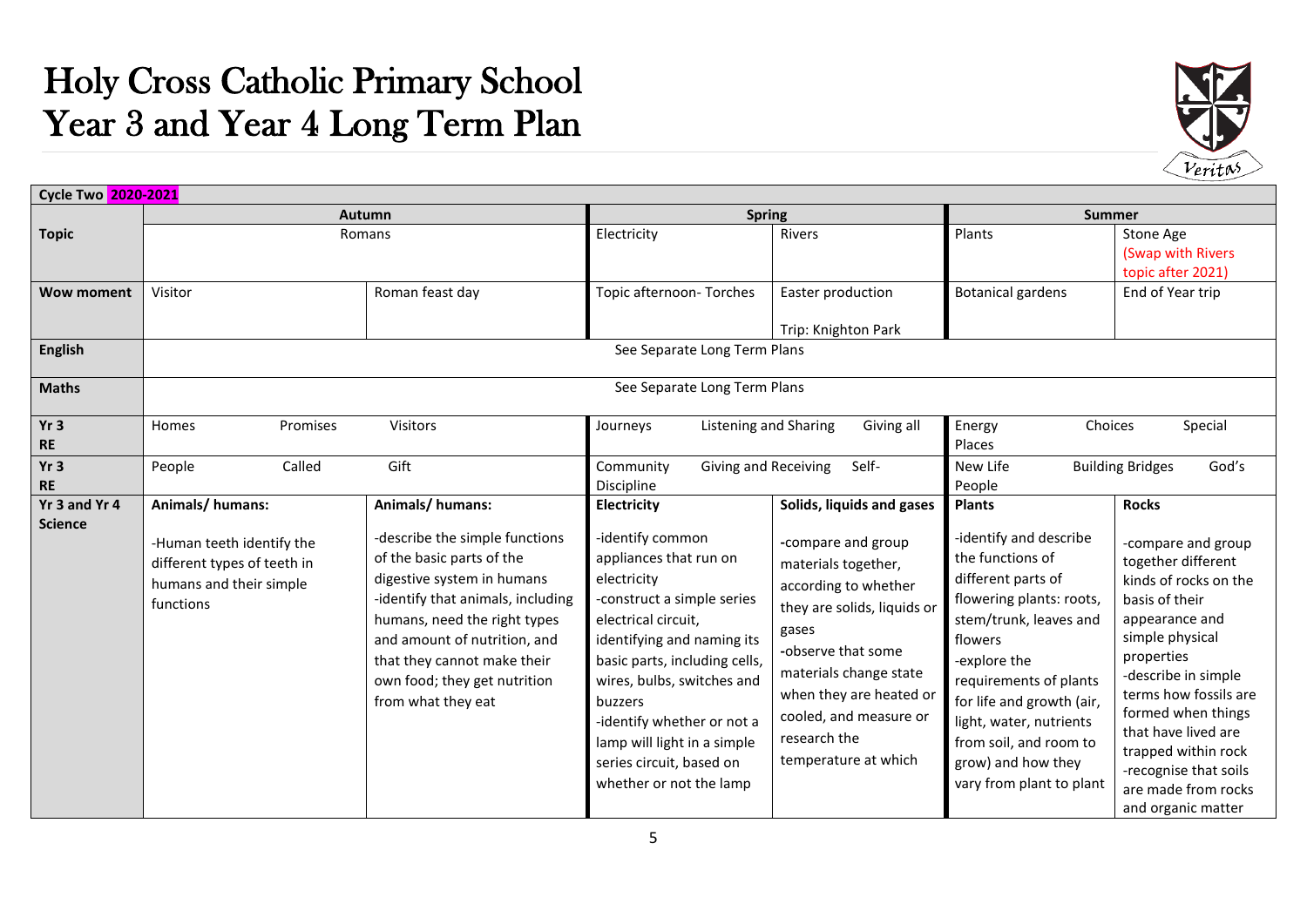|                            |                                                                                                                                                                                                                                                                                                                                                                              |                                                                     | is part of a complete loop<br>with a battery<br>-recognise that a switch<br>opens and closes a circuit<br>and associate this with<br>whether or not a lamp<br>lights in a simple series<br>circuit<br>-recognise some common<br>conductors and insulators,<br>and associate metals with<br>being good conductors                            | this happens in degrees<br>Celsius (°C)<br>-identify the part played<br>by evaporation and<br>condensation in the<br>water cycle and<br>associate the rate of<br>evaporation with<br>temperature                                                                                                                                                                                                                                                                                                           | investigate the way in<br>which water is<br>transported within<br>plants<br>-explore the part that<br>flowers play in the life<br>cycle of flowering<br>plants, including<br>pollination, seed<br>formation and seed<br>dispersal                                                                                                                                                                                                                         |     |
|----------------------------|------------------------------------------------------------------------------------------------------------------------------------------------------------------------------------------------------------------------------------------------------------------------------------------------------------------------------------------------------------------------------|---------------------------------------------------------------------|---------------------------------------------------------------------------------------------------------------------------------------------------------------------------------------------------------------------------------------------------------------------------------------------------------------------------------------------|------------------------------------------------------------------------------------------------------------------------------------------------------------------------------------------------------------------------------------------------------------------------------------------------------------------------------------------------------------------------------------------------------------------------------------------------------------------------------------------------------------|-----------------------------------------------------------------------------------------------------------------------------------------------------------------------------------------------------------------------------------------------------------------------------------------------------------------------------------------------------------------------------------------------------------------------------------------------------------|-----|
| Yr 3 and Yr 4<br>Geography | <b>Geographical skills and fieldwork:</b><br>-use maps, atlases, globes and digital/computer mapping to locate<br>countries and describe features studied<br>UK, geographical regions and their identifying human and physical<br>characteristics, key topographical features, and land use patterns:<br>and understand how some of these aspects have changed over<br>time. | -Locational Knowledge: - Name and locate counties and cities of the | <b>Human and Physical</b><br>geography<br><b>Environmental Science</b><br>Human geography,<br>including: types of<br>settlement amd land use,<br>economic activity<br>including trade links, and<br>the distribution of natural<br>resources including<br>energy, food, minerals<br>and water<br>(Renewable/non-<br>renewable energy focus) | <b>Locational Knowledge: -</b><br>Name and locate<br>counties and cities of<br>the UK, key<br>topographical features<br>(focus on rivers) and<br>land use patterns: and<br>understand how some<br>of these aspects have<br>changed over time.<br><b>Human and Physical</b><br>geography:<br>Physical geography<br>including rivers and the<br>water cycle<br>Geographical skills and<br>fieldwork:<br>-use maps, atlases,<br>globes and<br>digital/computer<br>mapping to locate<br>countries and describe | <b>Locational Knowledge</b><br>Locate the world's<br>countries, using maps<br>to focus on Europe<br>(including the location<br>of Russia)<br>concentrating on their<br>environmental regions,<br>key physical and human<br>characteristics,<br>countries, and major<br>cities<br><b>Human and Physical</b><br>Geography<br>physical geography,<br>including: climate<br>zones, biomes and<br>vegetation belts,<br>human geography,<br>including: types of | n/a |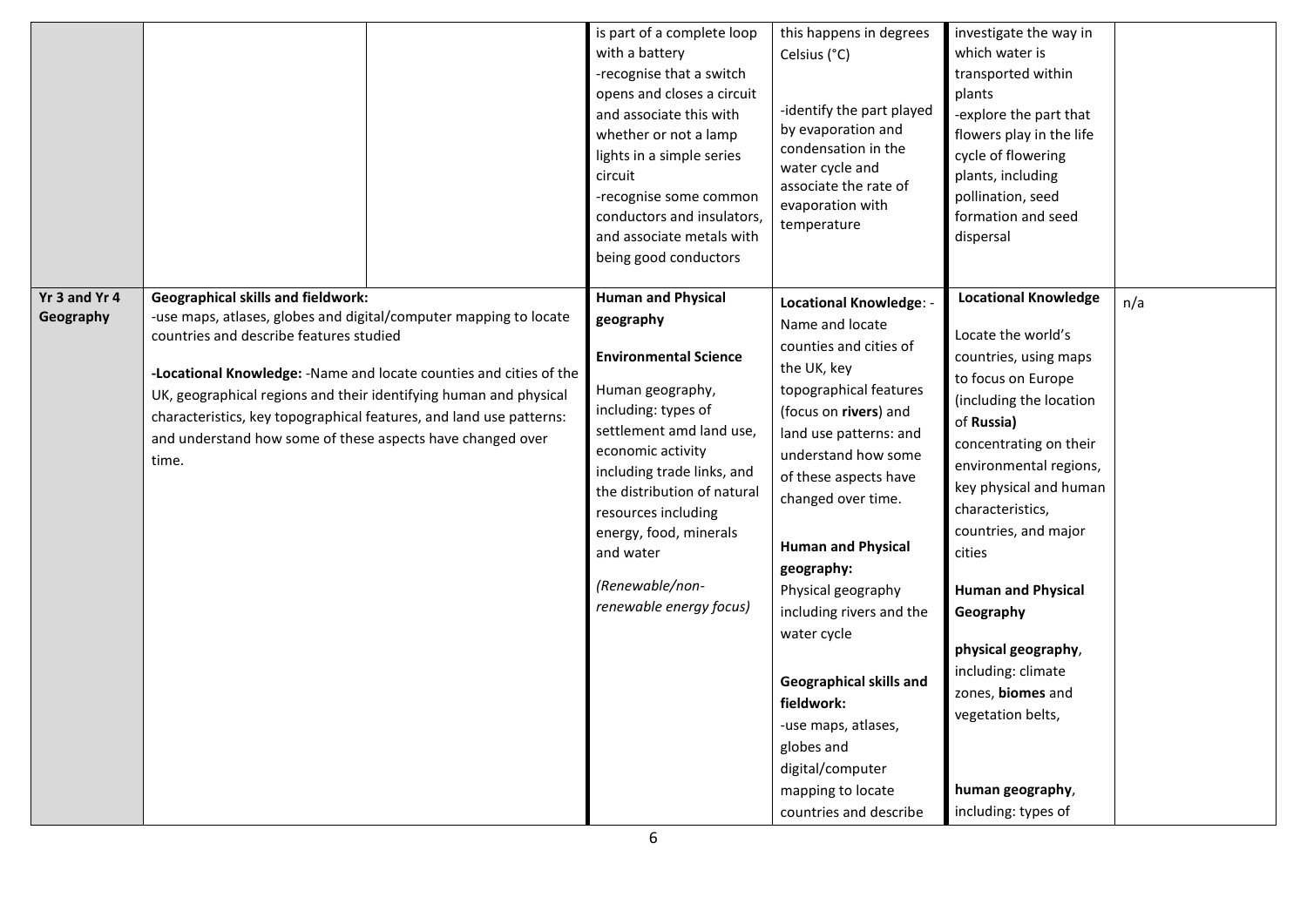|                               |                   |                                            |                              |                           | features studied                   | settlement and land     |                       |
|-------------------------------|-------------------|--------------------------------------------|------------------------------|---------------------------|------------------------------------|-------------------------|-----------------------|
|                               |                   |                                            |                              |                           |                                    | use, economic activity  |                       |
|                               |                   |                                            |                              |                           | - Geographical skills and          | including trade links,  |                       |
|                               |                   |                                            |                              |                           | fieldwork:                         | and the distribution of |                       |
|                               |                   |                                            |                              |                           | -Use fieldwork to                  | natural resources       |                       |
|                               |                   |                                            |                              |                           | observe, measure,                  | including energy, food, |                       |
|                               |                   |                                            |                              |                           | record and present the             | minerals and water      |                       |
|                               |                   |                                            |                              |                           | human and physical                 |                         |                       |
|                               |                   |                                            |                              |                           | features in the local area         |                         |                       |
|                               |                   |                                            |                              |                           | usng a range of methods            |                         |                       |
|                               |                   |                                            |                              |                           | including sketchmaps,              |                         |                       |
|                               |                   |                                            |                              |                           | plans and graphs, and              |                         |                       |
|                               |                   |                                            |                              |                           | digital technologies               |                         |                       |
|                               |                   |                                            |                              |                           | (Rivers-Knighton Park)             |                         |                       |
| Yr 3 and Yr 4                 |                   | The Roman Empire and its impact on Britain |                              | n/a                       | n/a                                | n/a                     | Changes in Britain    |
| <b>History</b>                |                   |                                            |                              |                           |                                    |                         | from the Stone Age to |
|                               |                   |                                            |                              |                           |                                    |                         | the Iron Age          |
| Yr 3 and Yr 4                 | Art               |                                            | <b>DT</b>                    | DT                        | <b>DT</b>                          | Art                     | Art                   |
|                               |                   |                                            | <b>Cooking and Nutrition</b> | <b>Electrical</b>         | <b>Structure and joining</b>       | Printing                | Drawing - pastels     |
| Art                           | <b>Collage</b>    |                                            |                              |                           |                                    |                         |                       |
|                               |                   |                                            |                              |                           |                                    |                         |                       |
|                               |                   |                                            |                              | Design and create a torch | Design, build and                  | <b>William Morris</b>   | Cave art              |
| Artists /<br><b>Designers</b> |                   |                                            |                              |                           | evaluate bridges<br><b>Brunnel</b> |                         |                       |
|                               |                   |                                            |                              |                           |                                    |                         |                       |
| Yr3<br><b>PSHE/RSE</b>        |                   |                                            |                              | Circle Time               |                                    |                         |                       |
| Yr 4                          |                   |                                            |                              | Circle Time               |                                    |                         |                       |
| <b>PSHE/RSE</b>               |                   |                                            |                              |                           |                                    |                         |                       |
| Yr3                           | Athletics         |                                            | Gymnastics                   | Games-Badminton           | Games-Basketball                   | Games-Cricket           | Athletics             |
| PE                            |                   |                                            |                              |                           |                                    |                         |                       |
|                               | <b>OAA</b>        | Fitness                                    | Dance-Val Sabin              | Dance-Val Sabin           | Gymnastics                         | Games-Tag Rugby         | <b>OAA</b>            |
|                               |                   |                                            |                              |                           |                                    |                         |                       |
|                               |                   |                                            | Unit $1/2$                   | Unit $3/4$                |                                    |                         |                       |
| Yr4                           | Dance - Val Sabin |                                            | Gymnastics                   | Games-Badminton           | Games-Basketball                   | Games-Cricket           | Athletics             |
| PE                            |                   |                                            |                              |                           |                                    |                         |                       |
|                               | Year 4            |                                            |                              |                           |                                    |                         |                       |
|                               | Swimming          |                                            |                              | Swimming                  |                                    | Swimming                |                       |